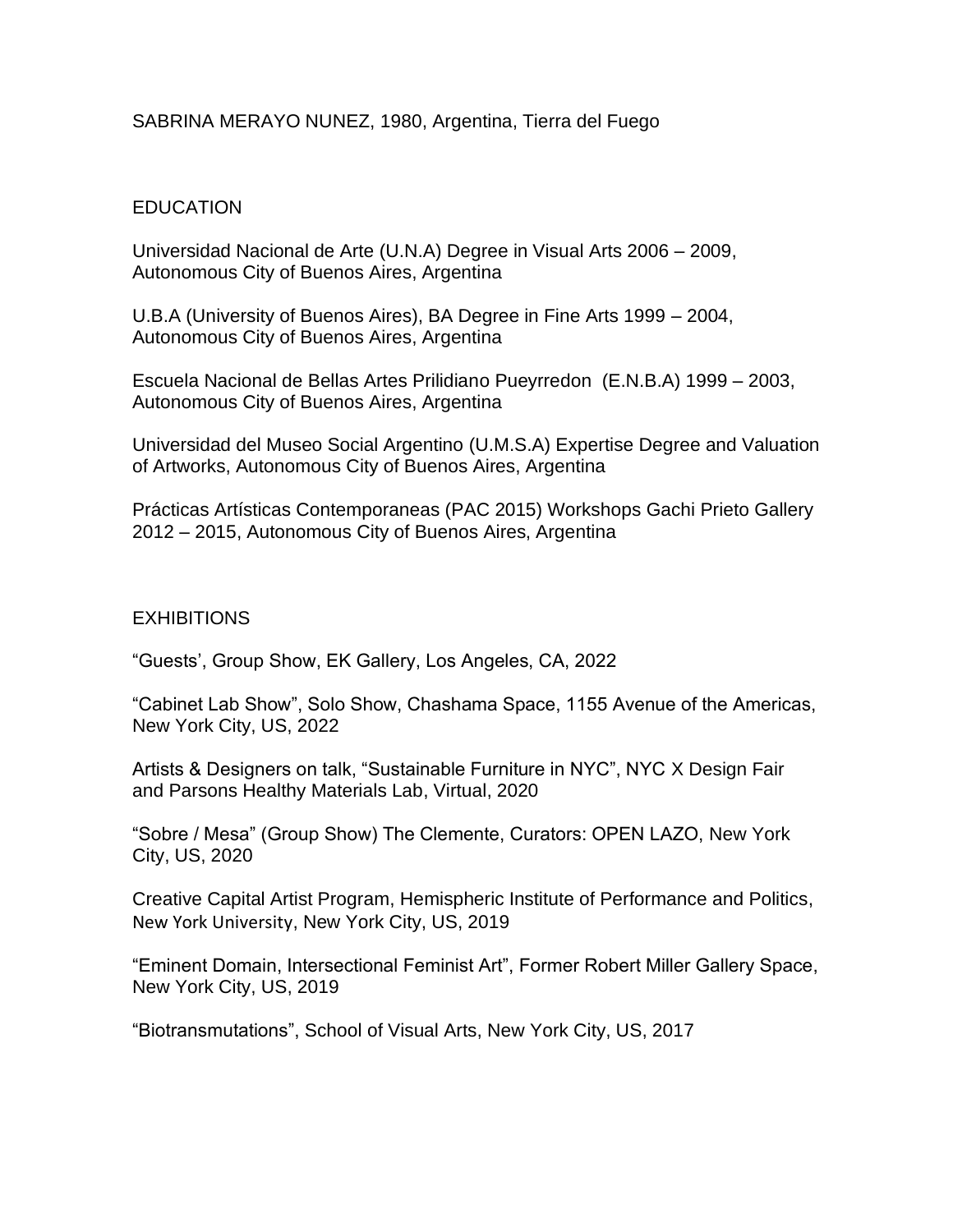"Conformaciones" (Solo Show) Curator: Mariana Rodríguez Iglesias, Gachi Prieto Gallery, Contemporary Latinamerican Art, Autonomous City of Buenos Aires, Argentina, 2016

Itaú Cultural Visual Arts Award, Palais de Glace, Autonomous City of Buenos Aires, Argentina, 2016

XX Klemm Visual Arts Award, Fundación Jorge F. Klemm, Autonomous City of Buenos Aires, Argentina, 2016

Opera Prima Award, Casa del Bicentenario, Autonomous City of Buenos Aires, Argentina, 2016

Fundación Andreani Award 5th Edition, Jury Honorable Mention, Borges Cultural Center, Buenos Aires, Argentina, 2015

"Chamanes" (Group Show), Curator, Andrés Waissman, Quadro Gallería, Autonomous City of Buenos Aires, Argentina, 2016

Young Art Williams Foundation Award, Quinquela Martin Museum, Autonomous City of Buenos Aires, Argentina, 2015

10th National UADE Visual Arts Award, Universidad Argentina de la Empresa (UADE), Autonomous City of Buenos Aires, Argentina 2015

Itaú Cultural Visual Arts Award, Centro Cultural Recoleta, Autonomous City of Buenos Aires, Argentina, 2015

"Economias Informales" (Group Show ) Curators: Federico Baeza and Guadalupe Chirotarrab, BSM Art Building, Autonomous City of Buenos Aires, Argentina, 2015

"Poéticas en tránsito" (Group Show) Curator: Florencia Battiti, BSM Art Building, Autonomous City of Buenos Aires, Argentina 2014

The Latin American Experience Gala: "Antonio Berni: Juanito and Ramona" Curators: Maricarmen Ramirez and Marcelo Pacheco, The Museum of Fine Arts Houston, Houston, US, 2013

Bienal de Arte Joven de Buenos Aires, Autonomous City of Buenos Aires, Argentina 2013

Escenográfica (Group Show) Curator: Teresa Ricciardi, BSM Art Building, Autonomous City of Buenos Aires, Argentina 2013

"A Saucerful of Secrets" (Group Show), BSM Art Building, Autonomous City of Buenos Aires, Argentina, 2012